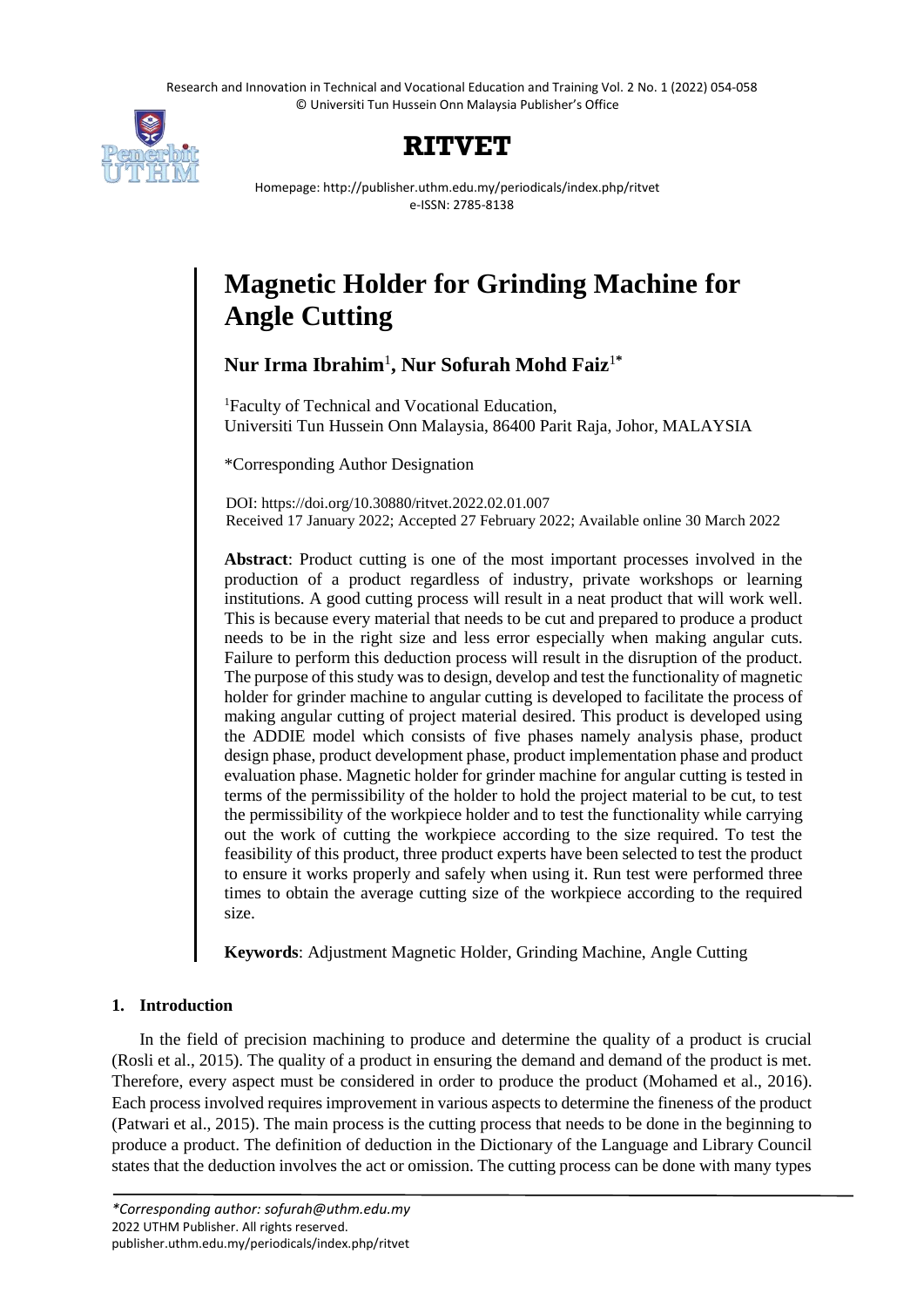of cutting machines where the mobile grinding machine is one of the main cutting tools in machining workshops. Preliminary studies were conducted at the General Machining Laboratory to study the need for angular cutting products for student use. The results of this preliminary study found that problems often occur during the process of cutting raw materials to produce a product using a portable machine that is an error-prone cutting point. This is particularly true during the cornering process. on the workpiece during the cutting process students often use manual process of using the ruler and markers to make the cut of the raw material, thus making it a mistake to make the angled listing and causing various problems to occur especially in terms of waste. This aspect of waste is seen as a major factor when this problem arises when the cutting process is in error, the workpiece is unbalanced and so on. This causes the incorporation of two or more ingredients to be incomplete (Patwari et al., 2015). Therefore, in this case students will need to make a longer deduction process that will take longer. Students had to create a new cutting process starting from the beginning. This will also result in a shortage of raw materials purchased according to the needs of the product. In addition, students are exposed to danger during shaking during the material cutting process due to poor workmanship (Chavan, & Bari, 2015). This condition also affects the surface of the uneven workpiece and results in rough steel fragments at the cutting edge and can eventually cause the student's hand to be injured while holding it. In conclusion, in the project being developed, the researcher has solved the problems encountered in the angular cutting system of the workpiece needed in developing a product. The development of magnetic handles for grinding machines for angular cutting will know what to do to avoid the above problems, high accuracy problems will be avoided and will ensure safety while using the actual product already developed (Patwari et al., 2015).

#### 1.1 Problem Statement

The problem that can be concluded that General Machining students at the Faculty of Technical and Vocational Education (FPTV) face difficulty in making angular cuts using canoes for the process of merging from one material to another. This causes the student to manually perform the angular cutting process and repeatedly tries to put together two or more required materials. Magnetic holders will be able to hold metal or workpiece more firmly to prevent movement when cutting the workpiece using a grinding machine. The process of cutting an angular workpiece using a grinding machine was not using the angle scale and only cutting to produce an angle. Also problematic is the process of wastage if the angular cutting process is wrong and will result in the use of new raw materials to produce a product. As a result, the cost of producing one of these products will increase and will result in a shortage of materials for use in other products. Furthermore, it will take a long time to produce the product if the angular cutting process is in error. The length of time it takes to produce a product will cause other processes to be delayed.

#### 1.2 Objectives

The objective of this study was to:

- i. Design magnetic holder for grinding machine for angle cutting.
- ii. Develop magnetic holder for grinding machine for angle cutting.
- iii. Test the functionality magnetic holder for grinding machine for angle cutting.

#### **2. Methodology**

ADDIE model is used in this study as a guideline for developing power transmission system for wood crusher machine. ADDIE model has been chosen because the elements in this model are suitable for use in the product development process because this model are more organized and systematic. This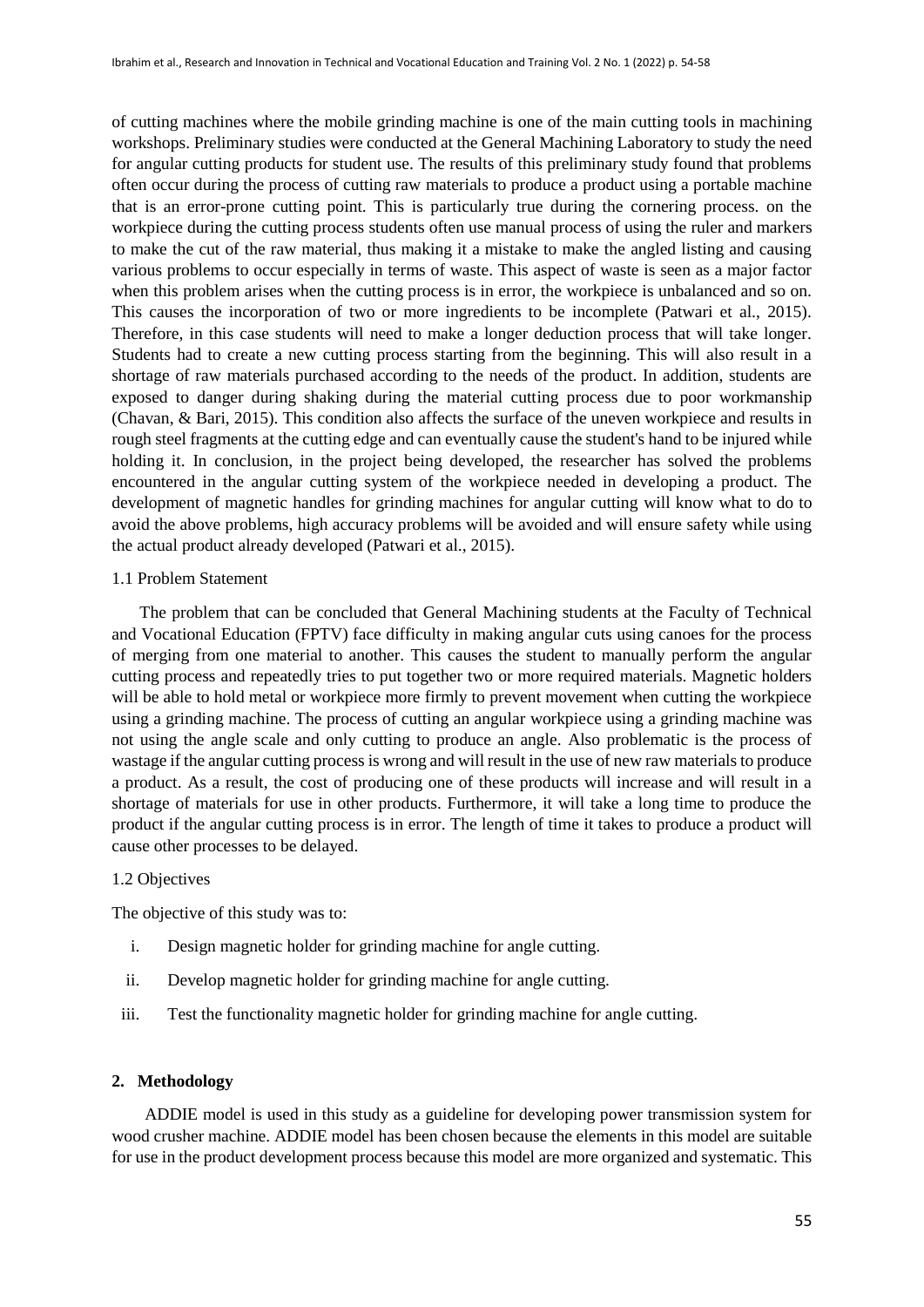model has five elements that can make development process easier which is ADDIE are stands for analysis, design product, development product, implementation product and evaluation the product.

#### 2.1 Phase of Analysis

In this phase, the preliminary studies were conducted using the document analysis method. Document analysis was carried out based on previous studies using articles and journals. In this phase, problem need to be identified. There are a few things that need to be analysed as a guide to developing product such as determine the scope of the study, determine the statement problem, design the suitability, and make the data analysis.

# 2.2 Phase of Design Product

In this phase, a product has been designed to simplify the cleaning and disposal process. The design has been developed using Solidworks software. The presence of this product design will make it easier for the researcher to determine the position of the material in this product. Once the design is completed, it needs to be certified by an expert to see the product suitability. After the product design has been approved, the next step can be proceeding and if the design is rejected, researcher need to redesign the design.

# 2.3 Phase of Development Product

This phase is done as soon as the design process is complete. This phase involves wiring, measuring, cutting, and assembling materials to form a product. Working to develop a product will change over time according to the design of the product to achieve the set goals. The process we did in this phase was to create a framework, install the power transmission system, make connections for each component, and perform product specifications. After this product is complete, it needs testing to make sure it works. If this product works properly, the next step can be continued. Figure 1 shows the design of magnetic holder for grinding machine for angle cutting developed for this study.



**Figure 1: Design of magnetic holder for grinding machine for angle cutting**

#### 1.4 Phase of Implementation Product

This phase begins when the product is in the development phase are completed. In this phase, the power transmission system will be tested to ensure the functionality, capabilities, and durability of the product. This product will be tested and requires verification by a specialist in machining to determine if it is working properly. In this phase of implementation, it is important because it involves testing the objectives that the researcher has stated that the product's functionality will be carried out on the finished product. The level of product functionality can be further demonstrated in this phase for expert evaluation. The final step can be continued if the product is certified by a specialist.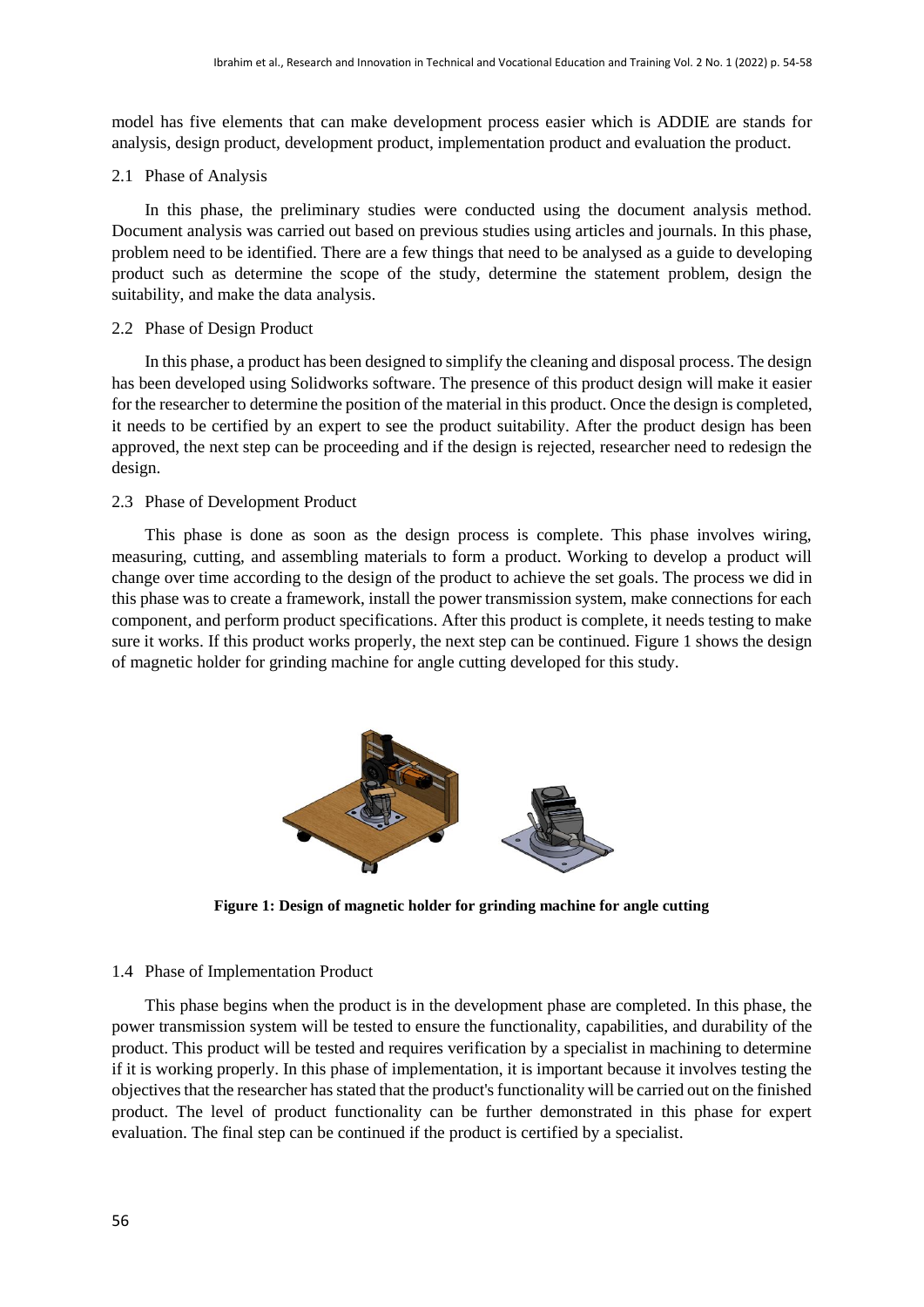# 1.5 Phase of Evaluation

The expert evaluation stage is the final stage of the process. Once the product is tested, the evaluation process will be carried out by the specialist to make sure the product is working or not and meets the stated objectives. The method used for expert evaluation in this phase is done using expert verification form and questionnaire.

#### **3. Results and Discussion**

Processes involved in the implementation phase include product run tests to see product functionality. While the evaluation phase is the process of determining whether the objective has been achieved or not. A running test will be conducted to ensure that the product works, and the questionnaire was used as a research instrument and were provided to experts to evaluate the effectiveness of the product. This test consisted of an analysis of the magnetic handle adjustment according to the size of the material required and the analysis of the magnetic handle angle adjustment while making angular cutting process using 670W power of grinding machine.

**Table 1: Adjustment by Size and Angle of Workpiece by Type Of Workpiece**

| Type of material | Material Size (mm) / Angle $(°)$ |             |                |                 |                 |                 |  |
|------------------|----------------------------------|-------------|----------------|-----------------|-----------------|-----------------|--|
|                  | Angle                            | <b>Size</b> | Angle          | Size            | Angle           | <b>Size</b>     |  |
| Wood             | 40.2 $^{\circ}$                  | 30 mm       | 31 $0^{\circ}$ | $30 \text{ mm}$ | 45.5 $^{\circ}$ | $30 \text{ mm}$ |  |
| Hollow steel     | 41.5 $^{\circ}$                  | 10 mm       | 30.5 $\degree$ | $10 \text{ mm}$ | $10.3^{\circ}$  | 10 mm           |  |

Table 1 shows the results obtained from the magnetic handle adjustment of the grinding machine for angular cutting tested using a given type of workpiece. This finding shows the results obtained when making angular cutting proceeds derived from adjusting the angles of the worker's body.

**Table 2: Manual Cutting Tools Using Product Prototypes and Magnetic Handles for Grinding Machines Material Type Manual Prototype Product**

| Type of material |                       | Manual    | Product prototype |                 |  |
|------------------|-----------------------|-----------|-------------------|-----------------|--|
|                  | Angle $\int^{\infty}$ | Size (mm) | Angle $(^\circ)$  | Size (mm)       |  |
| Wood             | $43.0^\circ$          | 40 mm     | $40.2^\circ$      | $30 \text{ mm}$ |  |
| Hollow steel     | $35.0^\circ$          | 40 mm     | 31.5°             | 30 mm           |  |

Table 2 shows a comparison of two methods of cutting the workpiece which uses a grinding machine which is a manual cutting and uses a magnetic handle for a grinding machine for angular cutting. To use the manual method of the workpiece clamped to the workpiece where the handle will cause improper angular movement and limited cutting of the workpiece during the cutting process while using the prototype handle method, the workpiece can be held firmly and will not cause any angle inaccuracy. This process of cutting is important because it is the beginning of the production and production of a product, where the cutting process will cause the mixing of one workpiece with the other to work poorly and this process needs to be repeated to get the required work size exactly.

# 3.1 Evaluation by experts

Expert evaluation is done by using expert verification form and questionnaire. This is intended to ensure that the product produced is safe and can be used. There are four items built in section A which is design the product. All three experts had agreed with the design shown was suitable for use in magnetic holder for grinding machine for angle cutting. In addition, the experts agreed that this product was easy to maintain. In addition, all the experts agreed the components and material used to develop this product were easy to find and reasonably priced. Finally, they also agreed that this product worked well and effective.